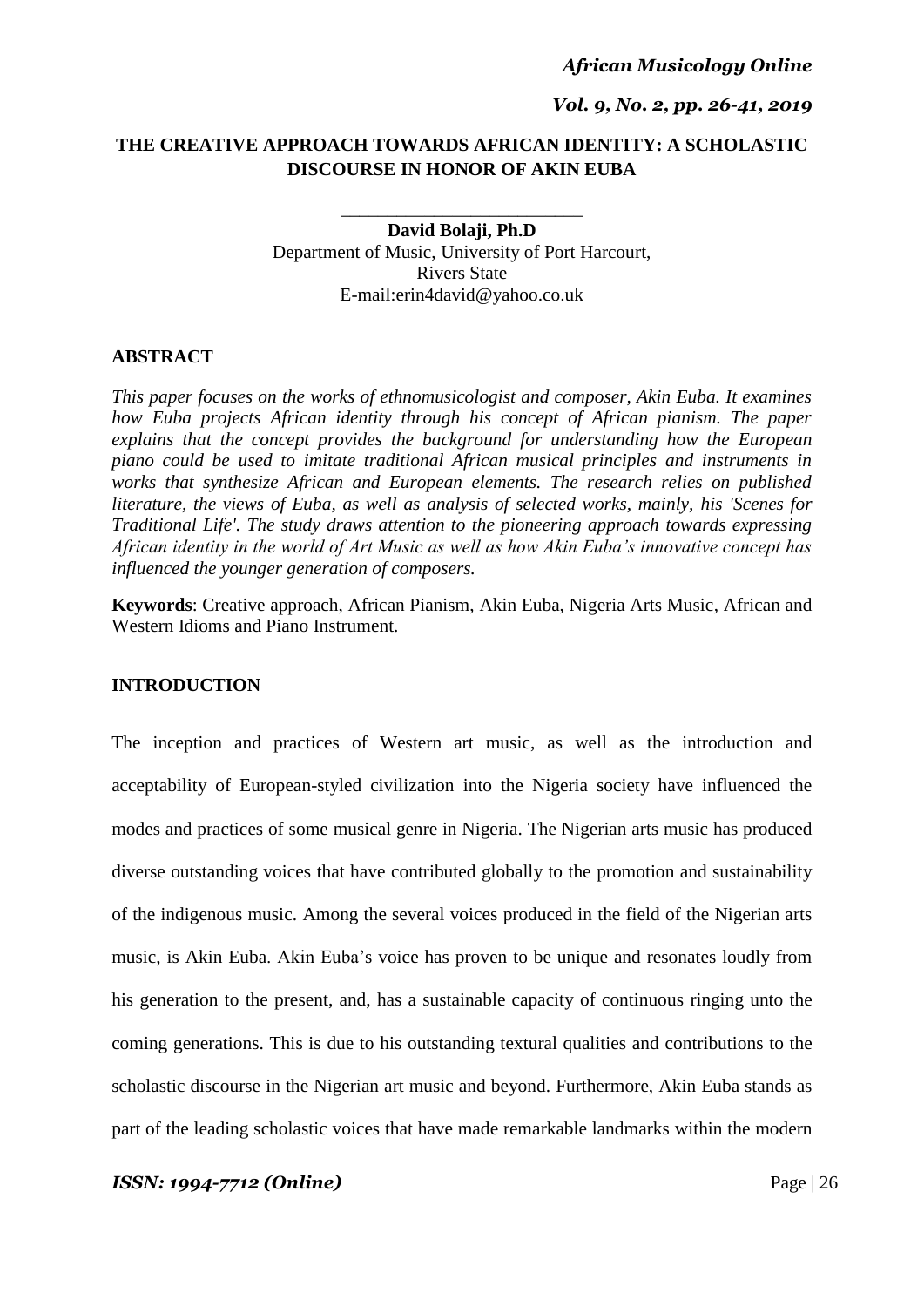#### *Vol. 9, No. 2, pp. 26-41, 2019*

African arts music in particular, and the world of arts music at large. Among his significant contributions are his intellectual assertions of conceptualizing terminologies and theorizing concepts that capture and explain the existing indigenous practices in African music, through the platform of art music. This simply means that the actualization of Western art musical knowledge by Euba stands as a tool that led to an innovative paradigm that the 21st century African art composers and ethnomusicologists are using in projecting African identity (Euba, 1993; 2005; Omojola, 2001; Onyeji, 2016).

The immense intellectual part of Akin Euba as a veteran scholar presents him as a musicologist, composer, musical dramatist, pianist and a performer par-excellence. At this juncture, it is important to state that Akin Euba's voice has joined the sturdiest voices among the acclaimed Nigerian and African art musicians, among whom are T. K. E. Phillip, Fele Showande, Ayo Bankole, J.H. Kwabena, Nketia, Sam Akpabot, Joshua Uzoigwe, Meki Nzewi, Emmanuel Boamah, Linda Burman-Hall, George Dor, Paul Konte, Christine Lucia, Cynthia Tse Kimberlin, Kenn Kafui, Gyimah Labi, Gamal Abdel-Rahim, Victor Kasawu, Edward Ninna and Kofi Agawu. In the same vein, the scholarly mannerism of Akin Euba distinguishes his artistic works and research studies as unique and revolutionary, using the modern African art music to propagate the gospel of African culture in an exclusive dimension. This he achieved through the connective links and presentation of the African musical idioms through the platform of Western art music. Similarly, the introspective manner of proclaiming African indigenous musical heritage by Akin Euba through the world of modern African art music has repositioned and gives African indigenous music more notable recognition globally.

*ISSN: 1994-7712 (Online)* Page | 27 The ingenuity of Euba in conceptualizing the term African Pianism which is highly relevant in the world of art music today stands as the focal point of this study. The aim of this study is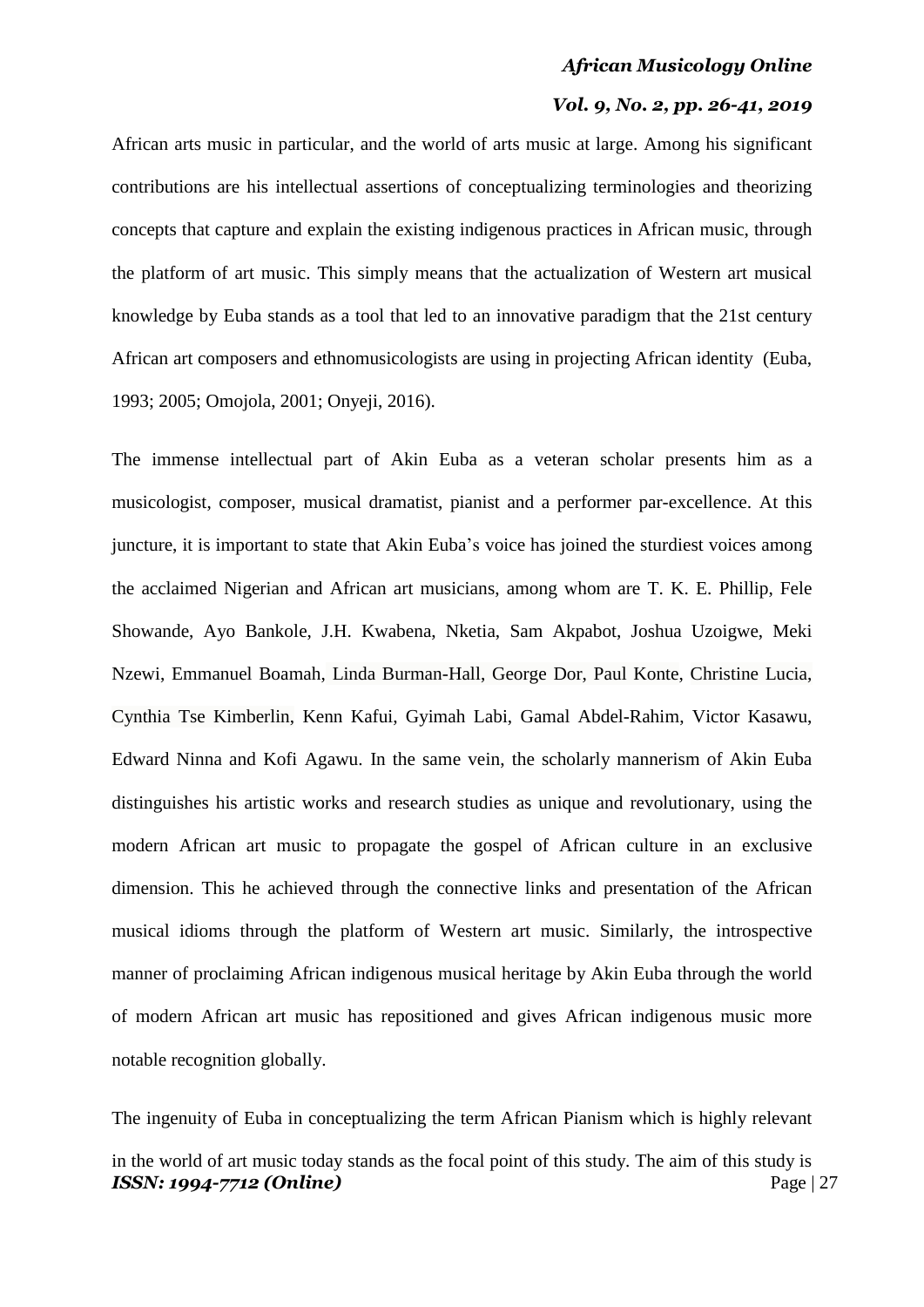### *Vol. 9, No. 2, pp. 26-41, 2019*

not to reiterate the ideology of African pianism as done by other scholars, but to examine the creative approach used by Euba in unlocking the multiple rhythmic idioms in African indigenous ensemble, to form a single entity/piece of music to be played on the Western piano. Likewise, this study investigates the modes and adoptive procedures of Euba in applying the indigenous musical knowledge of his culture (Yoruba culture), of the Western Nigeria in the proceeding accomplishment of African pianism (Euba, 1970; 1974; Nketia, 1963; 1974).

# **PROCLAMATION OF AFRICAN IDENTITY BY AKIN EUBA**

The process of revealing African identity using Western art music as a channel has been viewed in diverse dimensions. Probing into this subject matter, notable names that have created good platform for African art composers in promoting African identity are Béla Bartók, J.H. Kwabena, Nketia, Fela Showande, Ayo Bankole and Akin Euba. The Bartokian theory propagates and gives sustainable identity to African music within and outside the soil of Africa, through the use of the indigenous folksongs (Euba, 2002; Agawu, 2014; Ozah, 2013; Bolaji, 2015). The thoughtful act of using indigenous folksongs in the art music compositional style created a new phase of compositional works that showcased African identity on the global platform. The use of Western art music as a paradigm of expression made the Bartokian theory to be limitless in application since Western art music is a musical art that is used globally across diverse cultures. In view of the Bartokian theory, not just the use of art music as a tool is the subject matter, but the interpretative act of using African musical arts in a generally acceptable manner and style that could be understood and internalized beyond the soil of Africa (Euba, 1970; 1987; 1993; 2002; Agawu, 2014).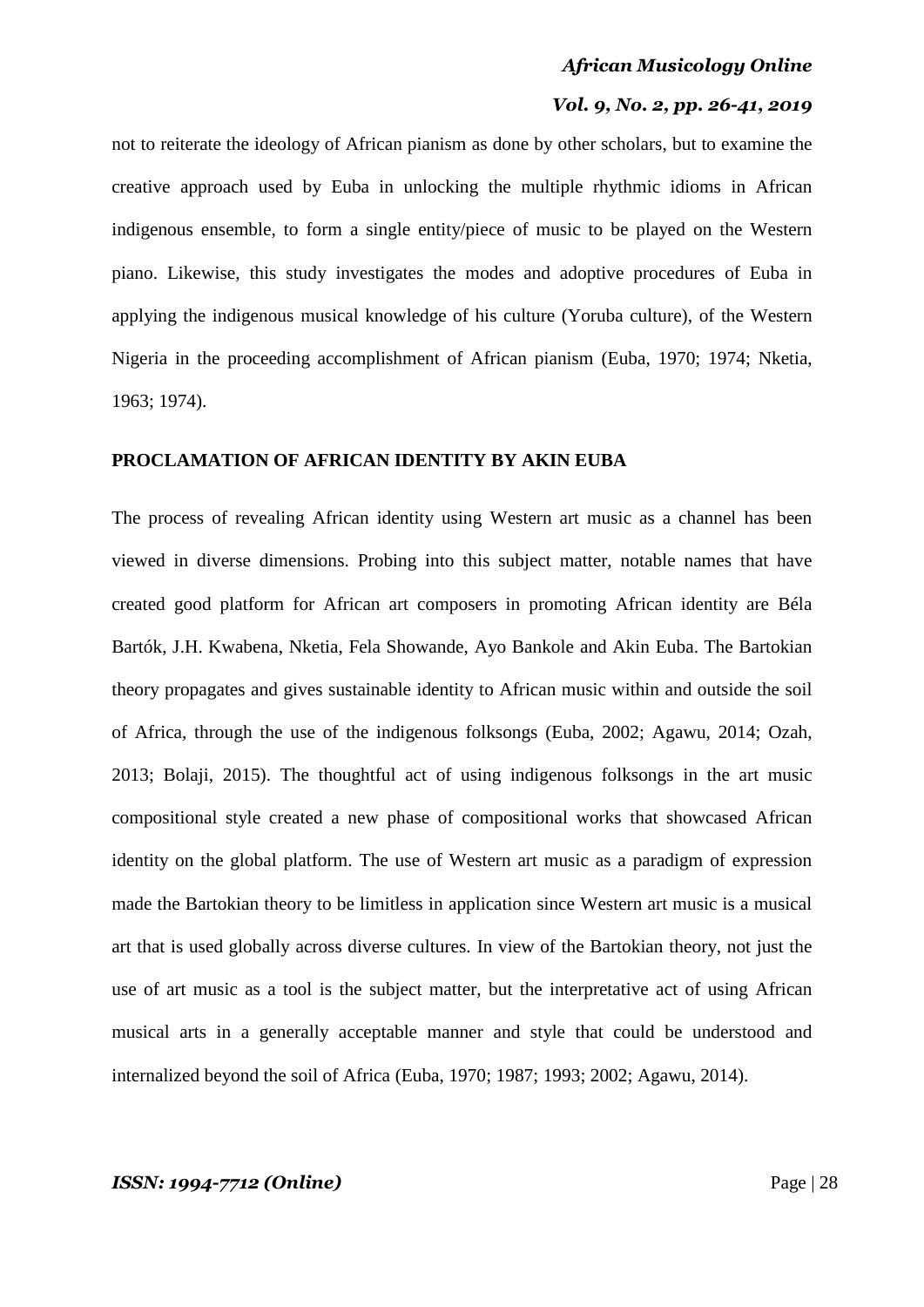## *Vol. 9, No. 2, pp. 26-41, 2019*

Similarly, in the quest of propagating African identity, the innovative terminology of presenting African rhythm on the Western piano was invented as African pianism. Although, in view of the author, this is not a new idea within the African milieu because, giving a typical African child/person the privilege of playing the Western piano for the first time, he/she will approach the instrument (piano) as a percussive/drum instrument. This explains the inbuilt instinctive nature that a typical African child/person portrays. It is of necessity to mention and acknowledge that having a generally acceptable terminology that captures, represents and presents the instinctiveness and practices found in Africa, and, the derivative procedure of applying the rhythmic phrases of African indigenous instrument(s) on the Western piano is loudly attributed to Akin Euba. Speaking of African pianism globally, the name that comes to mind immediately is Akin Euba. In view of this study, African pianism was born out of the intellectual potency of revealing identity that is strictly and uniquely and African.

The philosophy of African pianism serves as a continuum that expands and enriches African identity globally. Furthermore, the ideology behind African pianism disintegrates the ethnic, language, nationality and geographical barriers of any African society. Likewise, it is a thoughtful idea that objectively aimed at capturing and projecting the African musical identity in a creative and approachable manner to the entire world. Be it as it may, in viewing African identity through the sight of music, Onyeji (2016) opines that music in Africa is one of the phenomenon that described the enrichment of any societal value.

*ISSN: 1994-7712 (Online)* Page | 29 Furthermore, he stated that there must be a rationale behind a creative philosophy and a sustainable value in the creation of new musical idea in any given culture. This means that a creative musical idea does not emerge within the African milieu without imbibing the heritage of a culture, and, having the aim of projecting its stance within and beyond the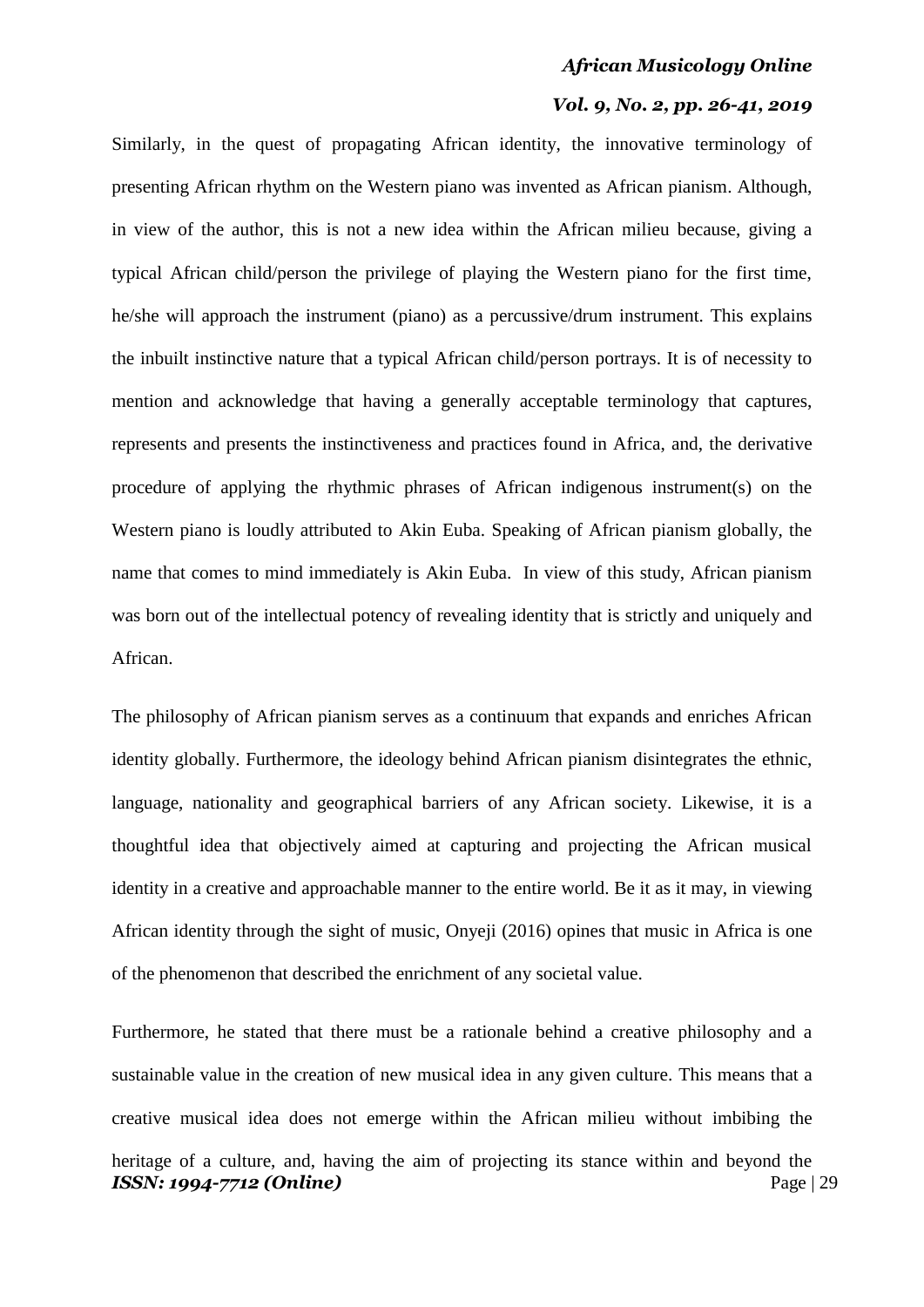# *Vol. 9, No. 2, pp. 26-41, 2019*

circumference of the culture. In the same vein, Nzewi (1999), states that "There will always be a definitive, creative intention, creative design, and structural as well as idiomatic content to validate a music product as a veritable cultural achievement" (p.9). All of these only tell that the concept behind African pianism goes beyond the mere creation of musical aesthetics that is of rhythmic derivation from indigenous instrument(s) of Africa. Rather, it is a deliberate procedure that is used in projecting and promoting the African identity as well as the cultural heritage and values of Africans. According to Omojola (1987):

…Akin Euba's ideas on the need for African composers to maintain a strong link with traditional African music have been reflected both in his compositions and research work. Clear parallels therefore often occur between his writings and his compositional practice. The writings show Euba's strong commitment, far beyond that of any of his colleagues, to a search for a contemporary African idiom of Art music which will be reflective of, and relevant to, contemporary African society.

The above submission justifies the burning desire and objective that led to the invention and practices of African pianism as presented by Euba. In addition, this particular act is seen and taken as the normative act that projects and affirms the musical feature that constitutes the existence of African identity.

# **UNLOCKING INDIGENOUS IDIOMS BY AKIN EUBA**

*ISSN: 1994-7712 (Online)* Page | 30 The invention and introduction of African pianism by Akin Euba could be said to be a potent intellectual act of meeting not just the satisfactory inquisitiveness of his creativity in unveiling a new musical idea; but a deliberate act of unlocking the conceived musical heritage of his culture (Yoruba) on the global discourse. In his proceeding approach to this musical idea, Euba based his creativity on the philosophy of African music that embodies the expression of a new musical idea as part of the communal integral function of human life. In view of this, his primary objective is not to display his artistic dexterity or his musical vocabulary, but, a purposeful act of unveiling and promoting the hidden cultural heritage of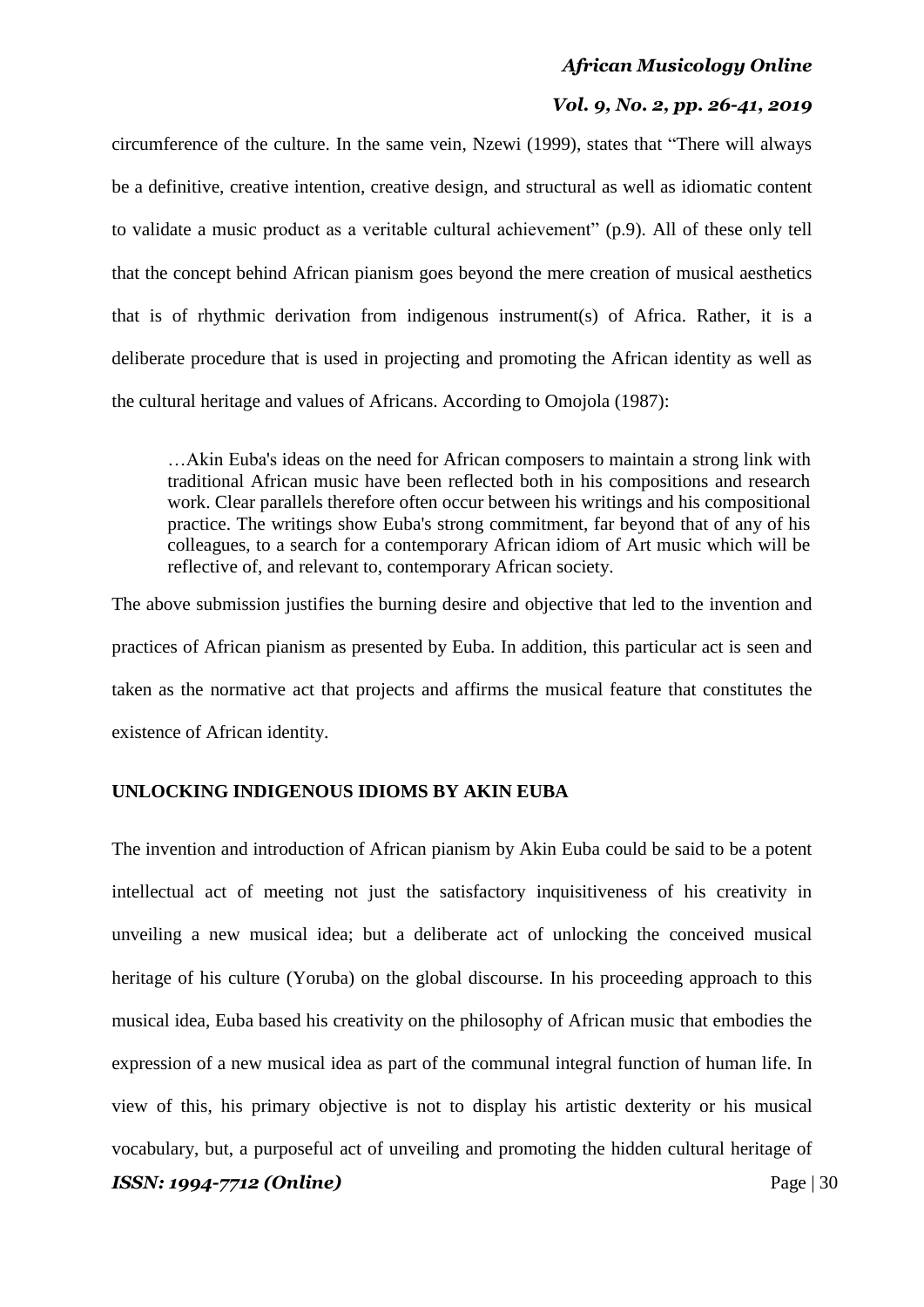## *Vol. 9, No. 2, pp. 26-41, 2019*

the Africans as it is embedded in the idiomatic rhythmic phrases of indigenous instruments in Africa (Nzewi, 1980; 1997; Euba, 2012; Onyeji, 2016).

The understanding of the Yoruba indigenous musical heritage by Akin Euba goes deep into the inward substance of knowing not just the musical practices within the traditional setting of the Yoruba but having a deep knowledge that captures the essence of music in the Yoruba society. The indigenous intellectual knowledge gained by Euba from the world of apprenticeship under the traditional master *dundun* drummers in his Doctoral field research, made the narrative experience and expression of Akin Euba more unique in application and interpretative approach (Euba, 1974). Hence the narrative experience of Euba goes beyond the application of the theoretical knowledge that he acquired from literature, but a practical fundamental tutelage that he received, and, that exposed him to the clear understanding of the norms governing the world of indigenous music of the Yoruba society. Furthermore, the mastery of the usage, roles, significance and application of each indigenous rhythm(s) that constitutes the performance context of a particular ensemble in the Yoruba institutional ceremony, enhanced the in-depth insightful expression of Euba in promoting African identity through the concept of African pianism (Euba, 1974; Omojola, 1986; Nketia, 1974; Akpabot, 1986; Nzewi, 1991; 1997).

*ISSN: 1994-7712 (Online)* Page | 31 The above submission implies that, the effective ability of using the concept of African pianism by any composer depends on the level of his/her indigenous knowledge of African rhythm. Likewise, it is necessary for modern art composers to understand the functionality of the Western piano to evoke the indigenous rhythmic pattern of African instruments. This sets to be the connective link between the Western and African idioms in the application of the concept of African pianism. Generally, this implies that a modern African art composer may not be able to translate or evoke the rhythmic pattern of any indigenous instrument on the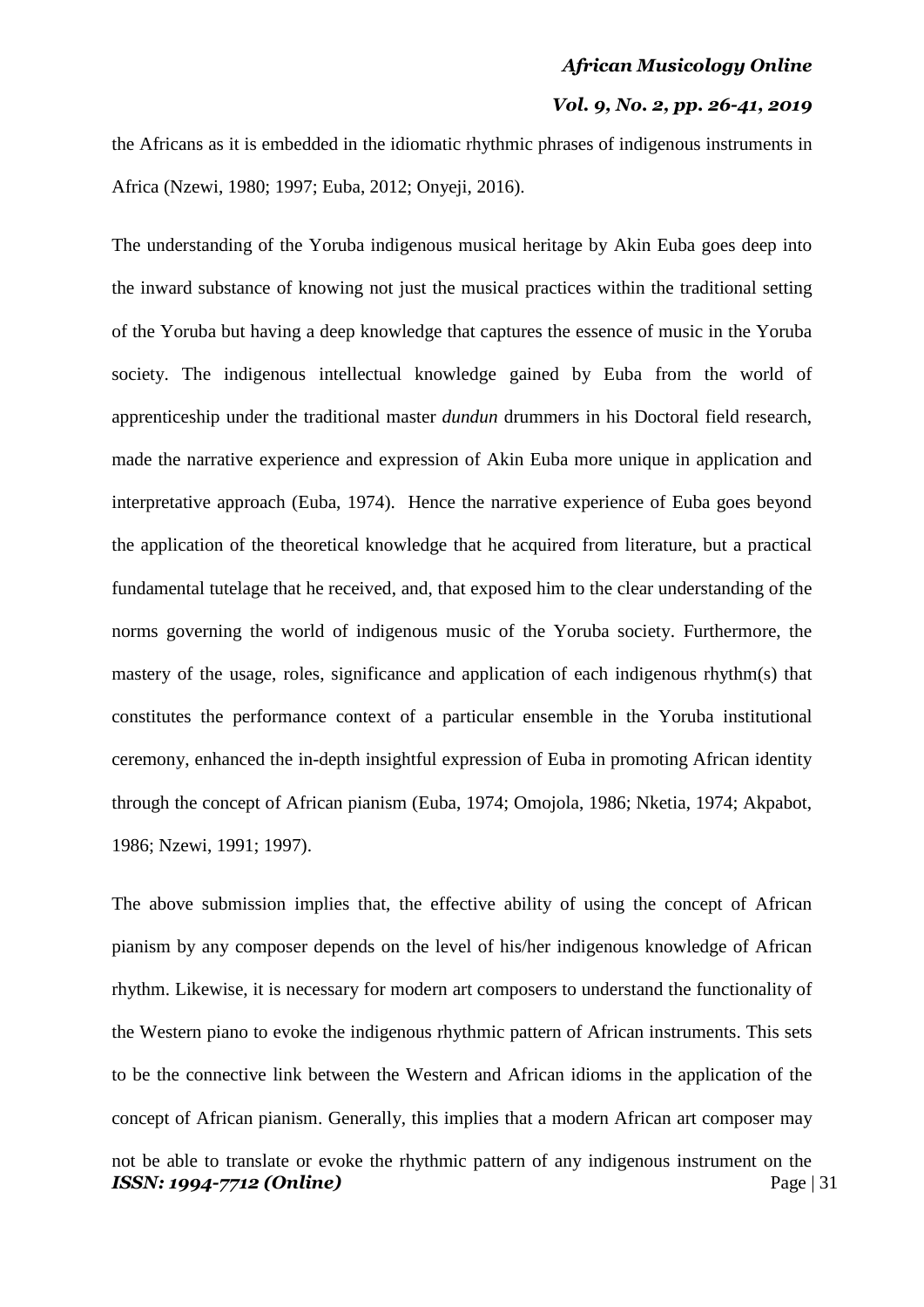#### *Vol. 9, No. 2, pp. 26-41, 2019*

Western piano without the proper knowledge of the principles, functions and characteristic features that govern the piano. Additionally, the creative signature of Akin Euba in presenting African identity could be seen clearly in his African pianism works and his ethnomusicological research. Study reveals that Euba"s African pianism works reflect the indigenous music of the Yoruba of the Western Nigeria. The ideological approach of Akin Euba in creating African pianism comes with the revealing and employment of the principles of two different institutions. The Western principle that is represented by the use of Western piano instrument and the indigenous rhythmic phrases derived from the indigenous instrument(s) in the Yoruba milieu. Moreso, investigation into Akin Euba works show that the melodic idiomatic expression of his works derives their thematic ideas from the indigenous rhythmic phrases. At this juncture, it is of necessity to clearly state that; the fundamental idea that governs the concept of African pianism is hinged on the procedure of capturing, representing and expressing African rhythm on the Western piano. This act became an achievable procedure due to the undertone similarities and functionalities of Western piano in having the imitative ability to reproduce the rhythmic phrases of the indigenous instruments of Africa. That is to say, the evocation of the textural rhythm(s) of Africa music by the piano established and explained the concept of a piano playing in African method; African style, different from the conventional Western way of playing the piano.

Nevertheless, the identification of melo-rhythmic and percussive nature of the Western piano made the applicability of its imitative nature of some indigenous instruments of Africa possible. For example, Yoruba *dundun* instrument (Talking drum) and the igbo xylophone (*Ngelenge*) can be imitated successfully by the Western piano (Omojola, 2001; Euba, 2005; Agawu, 2011; Onyeji, 2016; Oluranti, 2012; Bolaji, 2016).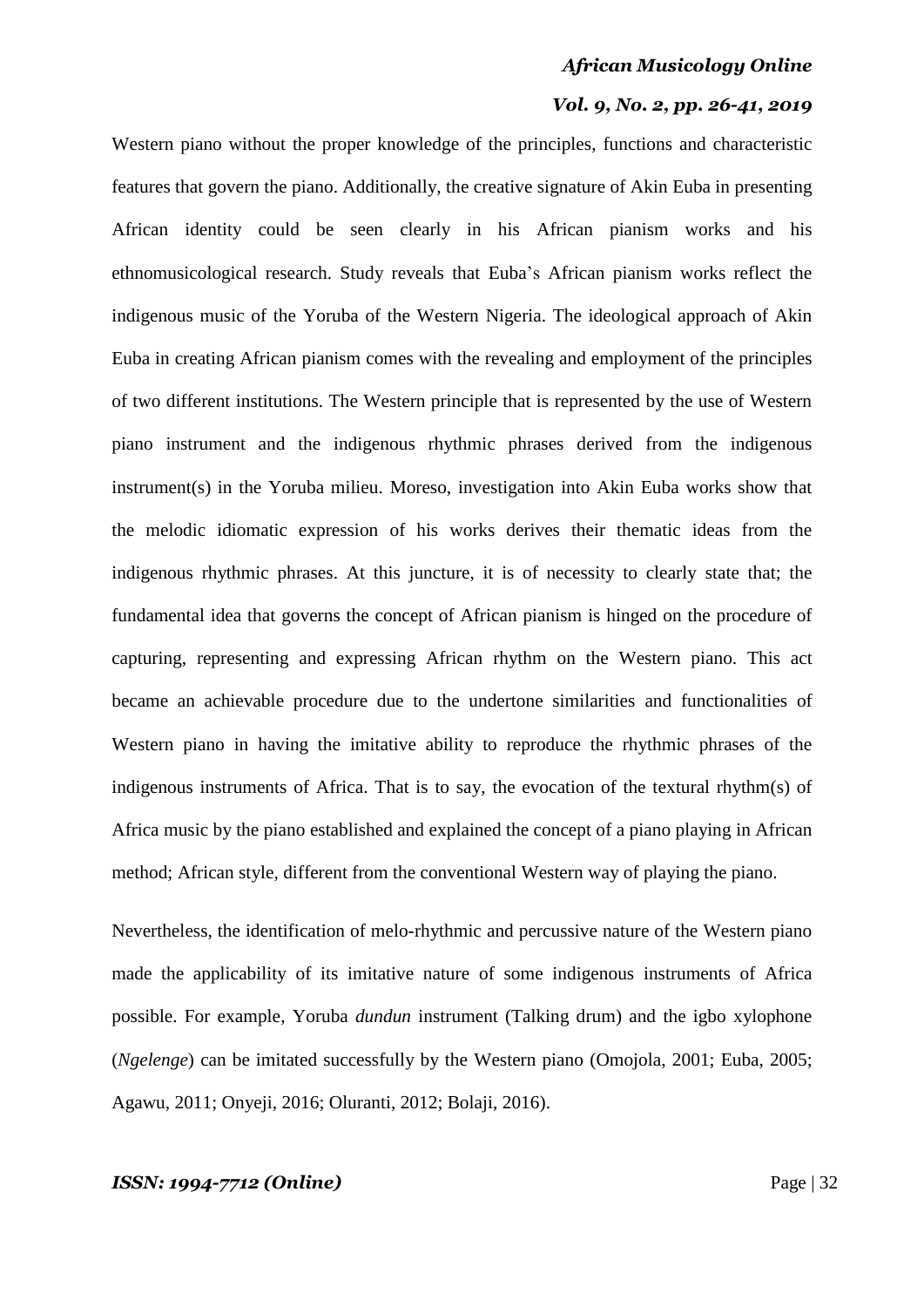#### *Vol. 9, No. 2, pp. 26-41, 2019*

It is worthy to note that the invention and creation of African pianism by Akin Euba has a huge positive influence on the young composers and researchers in Nigeria and across the globe. The compositional works that has employed the concept of African pianism from the historical trend of its creation; it is obvious that Euba"s concept has given an insightful knowledge to numerous modern art composers. Following the insightful knowledge gained from this, diverse modern art composers have patterned their compositional works in relation to this invention. This has launched and promoted various African rhythms and cultures on the global platform for discourse. In addition, beyond this view, the adoption and mastery of the concept of African pianism has announced and promoted the musical artistic and dexterity of modern African art composers who have underscored some of their compositions towards the African pianism concept. Examples of this include Joshua Uzoigwe, Justinian Tamasuza, Bode Omojola, Christian Onyeji, Absolum David Nkosi, Ayodamope Oluranti and David Bolaji, just to mention a few (Nzewi, 1980; Euba, 1987; Euba, 2002; Agawu, 1992; Lwanga, 2013).

# **THE ANALYTICAL OVERVIEW OF SCENES FROM TRADITIONAL LIFE**

The musical piece 'Scenes from Traditional Life' serves as one of the major outstanding African pianism works composed by Akin Euba in the 1970s. The principle of the 12-tone rows was employed in the composition. Although the transmission of musical note(s) against predetermined rhythmic phrases in the piece were approached systematically with the intention of achieving a simulation of melo-rhythmic movements in an atonal form, using the Western piano. Viewing this piece of music, it could be said that the fundamental principles that govern the performance structure in relation to the *dundun* ensemble were imitated and presented in three different rhythmic contractions, to form a single piece. This was presented in a factual systemic concept that reveals the interaction and interwoven connectivity of the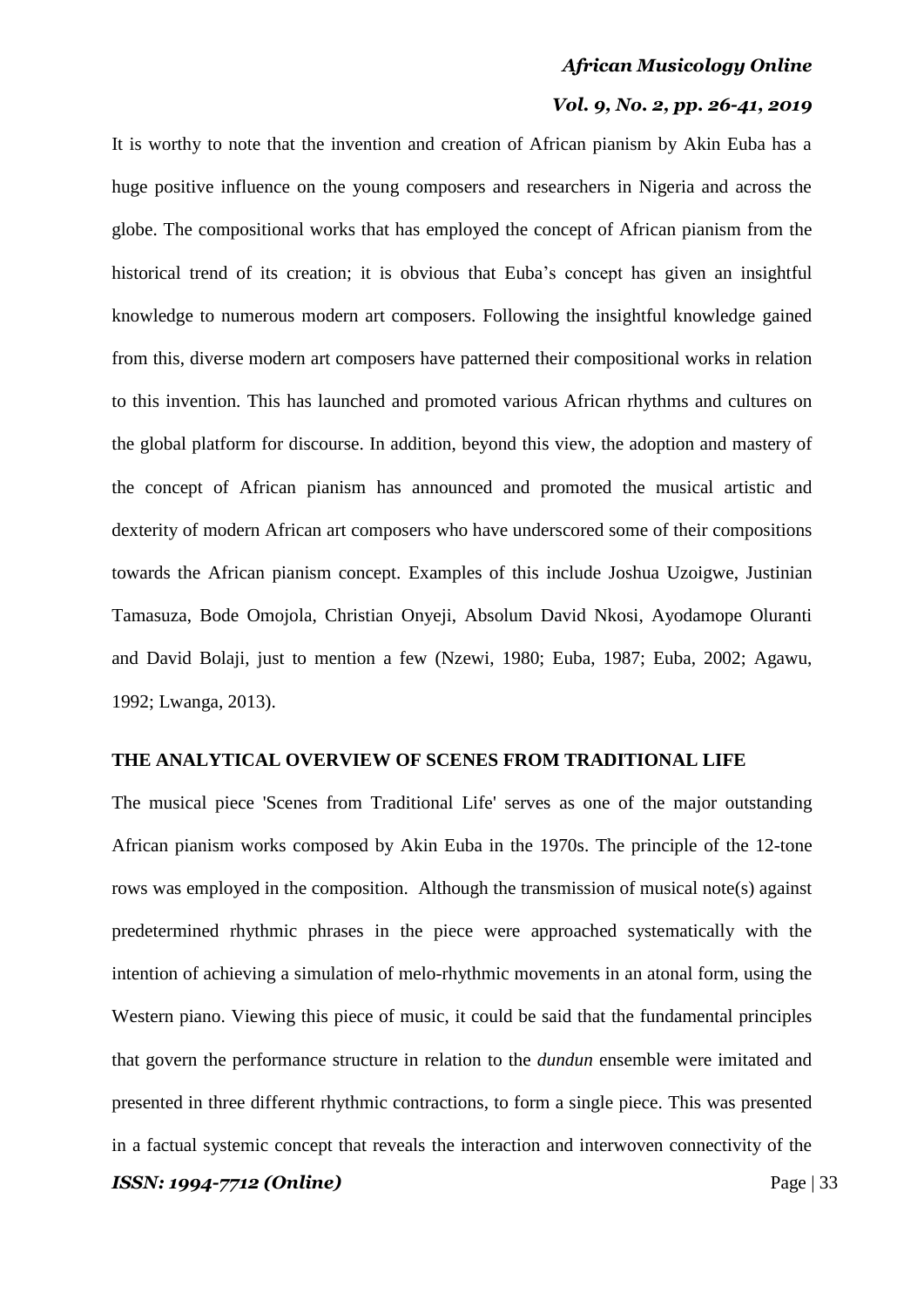#### *Vol. 9, No. 2, pp. 26-41, 2019*

first, second and third structural rhythmic movements of the three sections in this piece. Likewise, the creative structure of the rhythms in this work can be likened to the ethos that symbolizes and depicts the performance contrasts that categorically represent the functionality of *Iyailu dundun* and *gudugudu*, as the case maybe. Basically, the rhythmic structure of this piece of music were captured and abstracted in a deliberate and logical cipher. This reveals the endemic nature and characteristic of African rhythm based on the functional role in all indigenous ensembles.

The opening phrase of this piece of music started with the introduction of a rhythmic pattern presented in the first measure at the lower register of "A1 note" The direct repetition of this same rhythm was captured in the third and eight measures at the announcement and introduction of the right hand; the first direct repetition of the rhythm occurs at the third measure, below and outside an octave range of notes from middle C, on an "A3 flat note" that is within the compasses range of an octave of middle C notes. The first rhythmic motif in the first measure established the performance procedure that suggests the mode, tempo and performance direction that the piece might employ. Besides, the performance context of the first rhythmic motif of the piece could be said to typically reflect the active coordinating role that is usually played by the master *dundun* drummer in a *dundun* ensemble (Euba, 1974; Samuel, 2006; 2009). This is a performance responsibility that is part of the major role and functionality of the master drummer.

Furthermore, the introduction of the new rhythm at the left hand in the third measure gives and establishes a clear accentual stress of the potent beat that keeps and guards the combination of the two rhythms of both the right and left hands in a proper performance flow that represents a typical African rhythm. This can be seen categorically in measure 3 to 6, as

*ISSN: 1994-7712 (Online)* Page | 34 illustrated in Figure 1.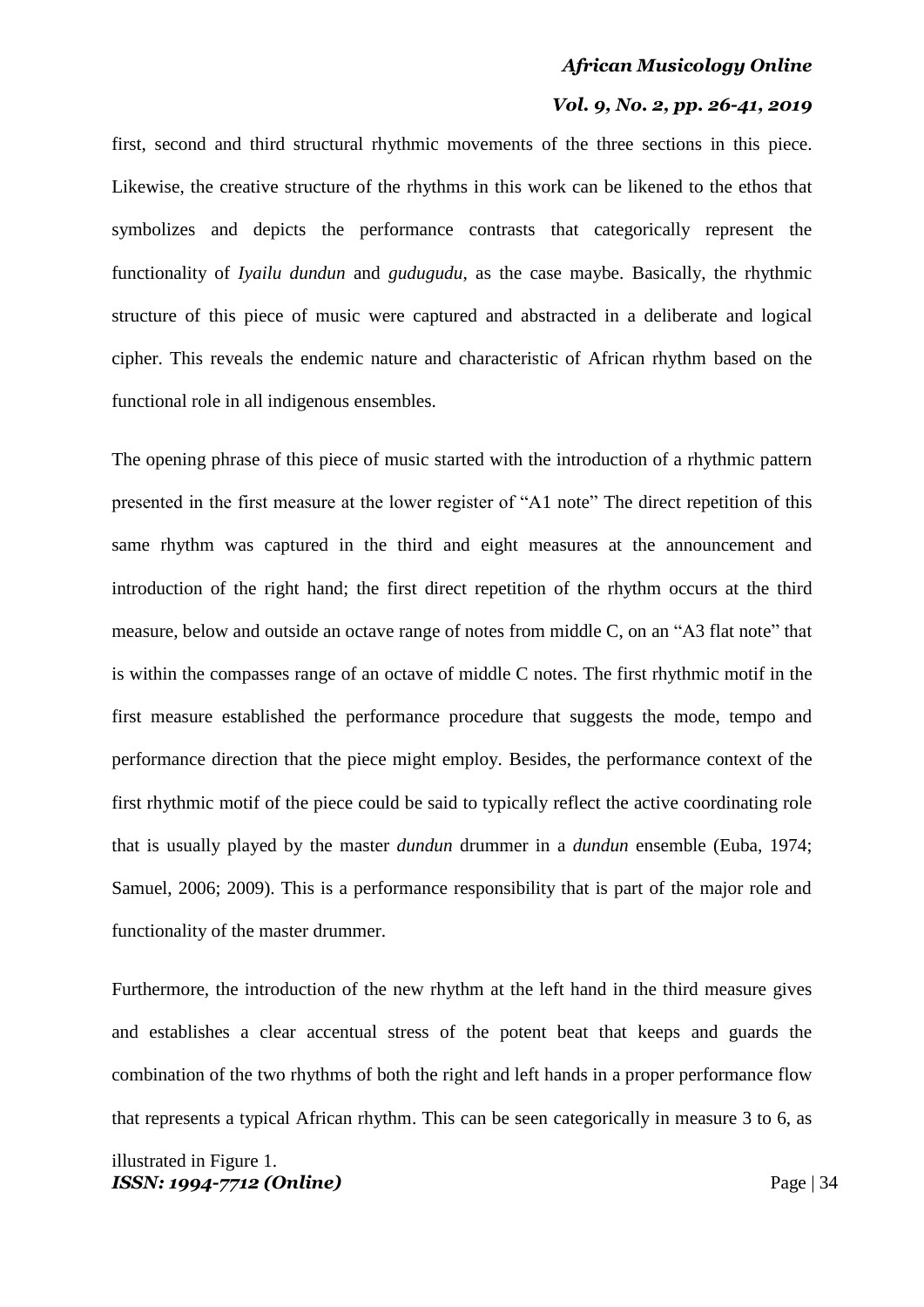# *African Musicology Online Vol. 9, No. 2, pp. 26-41, 2019*



#### **Figure 1: Combination of two rhythms in an African performance**

The introduction of new rhythmic phrases with variances characterizes measures 9 to 16. This was accomplished with the use of basic fundamental principles governing the functionality of the Western piano. Similarly, characteristic features that exhibit musicality and capabilities of the piano were as well put into consideration in this section. Basically, the composer employs diverse compositional techniques that presents the characteristic features embedded in African music. These include a steady melo-rhythmic movement, a repetition of an existing rhythmic fragment(s), direct imitation of ideas, steady movement of rhythms in arpeggio pattern and crossing of thematic ideas from right to the left hand in form of an interwoven dialogue. Specifically, a distinctive thematic repetition of the main rhythmic idea recurs in the half part of measure 13, which was introduced in the bass clef in an octave movement apart. This could be said to be the repetition of the main motif and the cross exchange of the rhythmic fragments between the both hands. The beginning of measure 15, re-established the same rhythmic motif that accrued in the 1st, 3rd and the 13th measures, while the cadential point in measure 16 ended with a statement of unison with the right hand taken in an octave higher apart.

The alteration of the main motif begins the new phase of measure 17. This alteration occurs in the first three beats of the rhythm, while the last three beats maintained the same rest and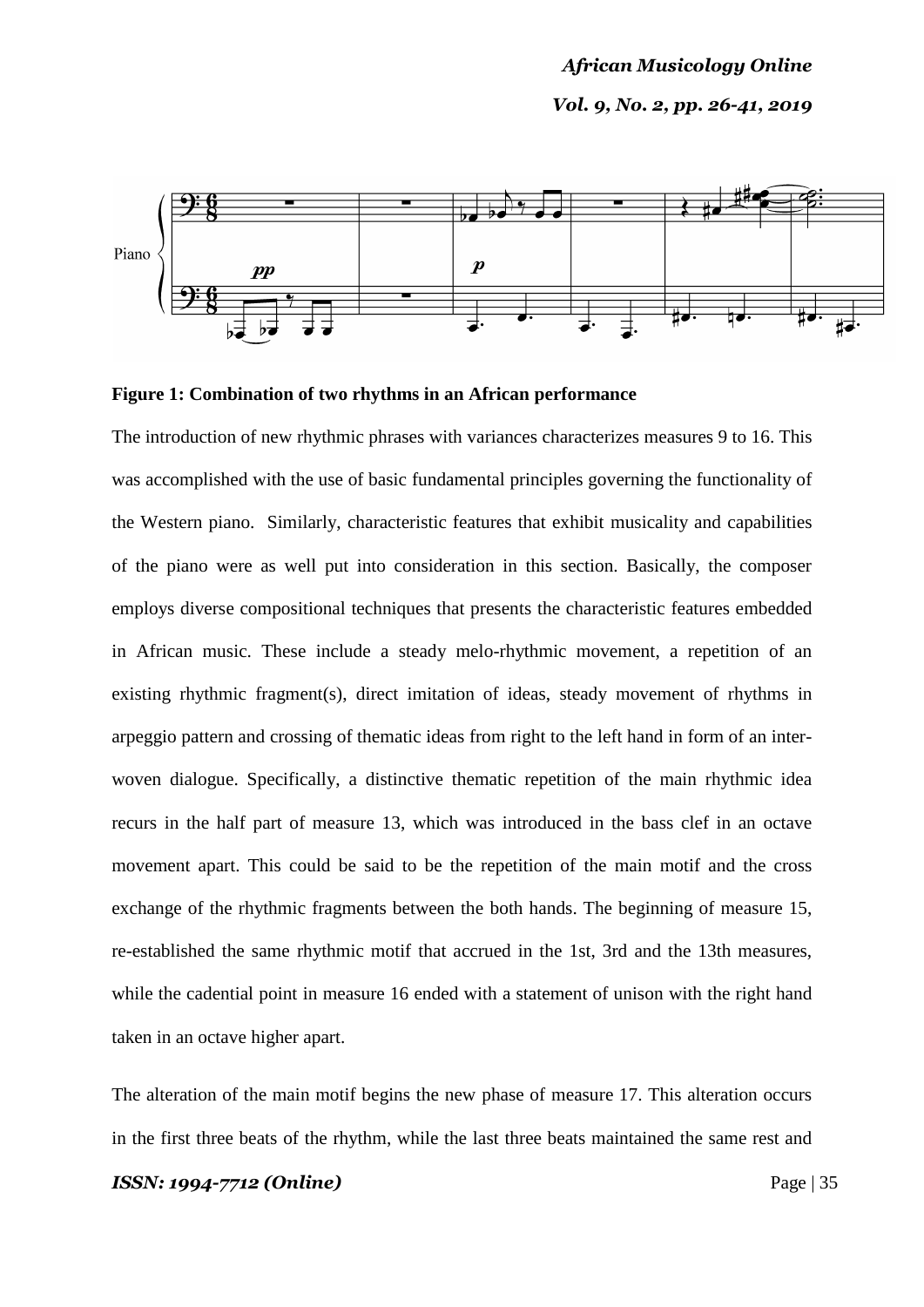# *Vol. 9, No. 2, pp. 26-41, 2019*

note values respectively. The alteration of these notes runs simultaneously with the movement of different rhythmic patterns. Furthermore, measure 17 to 22 serve as the rhythmic phrases that led to the introduction of an ostinato rhythm maintained by the left hand in course of this section. This specific section ushered in the extemporization of variance rhythms against the ostinato rhythm of the left hand. In the view of Ofuani (2014), the use of a steady repeated rhythm in a constant form is said to be an orientational-rhythmic pattern. Similarly, Nketia (1963) affirms that:

One of the regular means of establishing and maintaining the beat is the accompanying rhythm played by the idiophone. Any of these [gong, woodblock etc.] provides a timeline, a constant point of reference by which the phrase structures of a song as well as the linear metrical organization of phrases are guided.

The concept behind this encapsulates the steady flow of a particular rhythm or motif that portrays the functional role played by any indigenous instrument that maintains the timeline/metronome function in indigenous ensemble performance. The logical of the time-line is subject to the rhythmic pattern played on the piano with the left hand within the last beat of measure 22 to measure 43. Measures 17 to 45, in which the ostinato/orientational rhythm appeared, serve as the height of the musical piece, as they unveil a high level of expressionistic and musicality view of the composer. This was achieved in a parallel linear style of movement with the use of laconic rhythmic phrases that occur within the range of different intervallic distances outside the stipulated nomadic distances of the tone row.

Moreover, the extemporization of the right hand, as displayed from measures 17 to 45, portrays an imitative pattern of the functionality and dexterity act of *Iyailu dundun* in any performance context of the *dundun* ensemble. This outstanding versatility showcases the proficiency of the *dundun* master drummer, coordinating strength and improvisation skills in any performance context of *dundun* ensemble.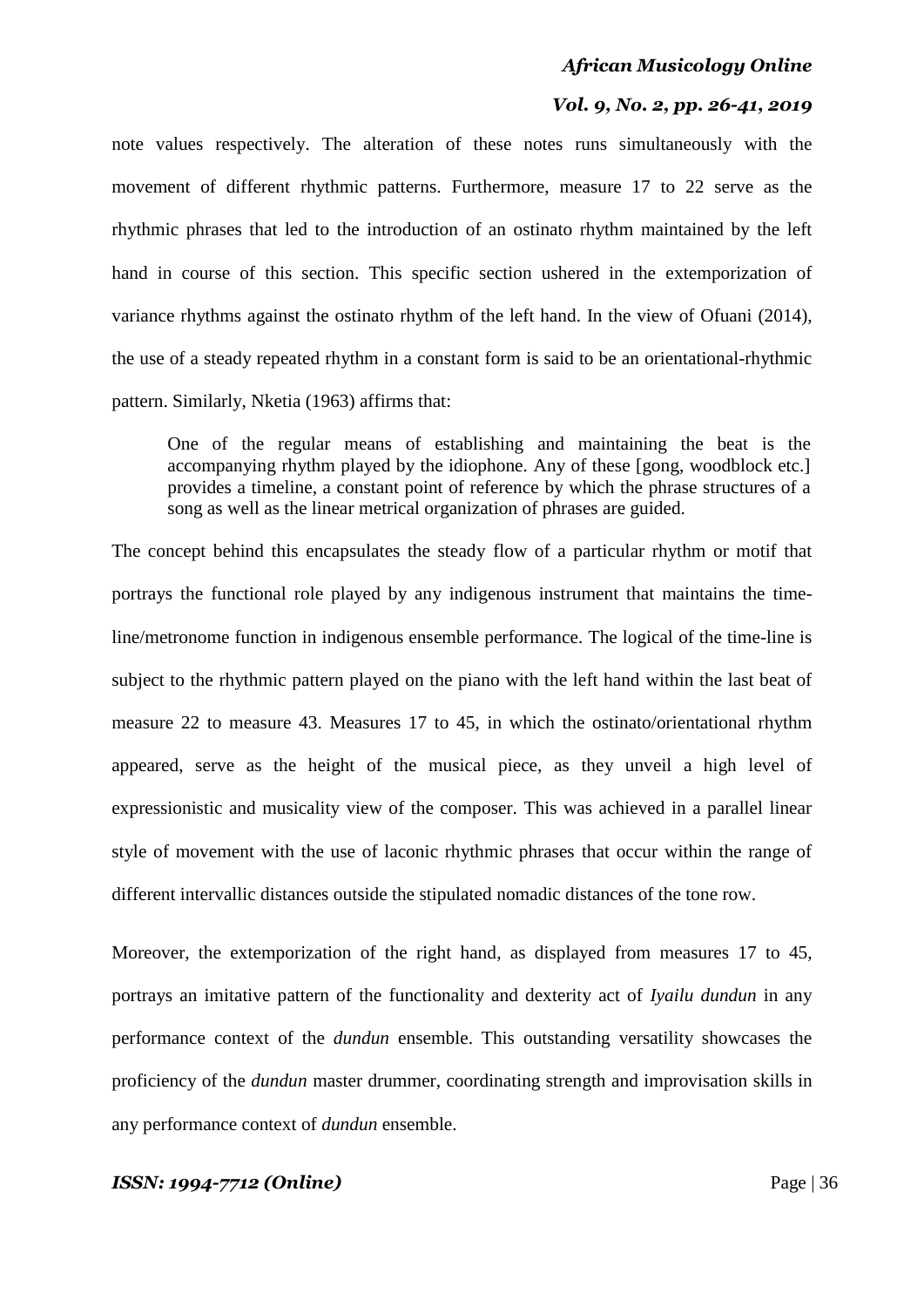### *Vol. 9, No. 2, pp. 26-41, 2019*

The rhythmic fragments employed by the composer in capturing the atonality sound that forms the basis of the extemporization through measures 17 to 43 embody the use of the variance rhythmic phrases that are repeated in different segments of the measures. For example, the established rhythmic phrase in measure 17 was recaptured in measures 19, 34, 37 and 39 with varied differences in their intervallic placements on the staff. This enables the alignment of the steady linear rhythmic motion played by the left hand with the brief rhythmic phrases from the right hand. In the same line of expression, the thematic rhythmic motif in measure 1 of this piece forms part of the extemporization rhythms employed by the composer. This particular rhythm was repeated in an octave apart in measures 41 to 42 and measure 43 respectively, while measures 20, 21, 35 and 38 express the same musical idea in their rhythms. These helps in creating a circumference circle of repetition of the same rhythm in order to avoid monotony of rhythms in the piece. Additionally, this serves as one of the compositional technique used in elongating the piece of music. The recalling and interceptive approach applied on the structural rhythmic phrases in measures 24, 25, 28 into 29 expresses the versatile view of the composer in using these various rhythmic structures to avoid the monotonous of the motion piece.

The third section of this piece began with the main rhythmic motif of measure 1 on the bass staff, and the direct imitative of it in measure 2 on the treble staff. These were recaptured on the treble staff in measures 45 and 46. The entire rhythmic phrases of measures 3 to 6 were reestablished in the third section in measures 48 and 49. Holistically, one could say that the comprehensive structure of the third section serves as the proclamation of different rhythmic phrases that constitute fragments of some rhythmic structures in sections one and two (1 & 2); although, the rhythmic movement employed in the third section expresses and demonstrates more of a dance-able pattern as captured and played in more of constant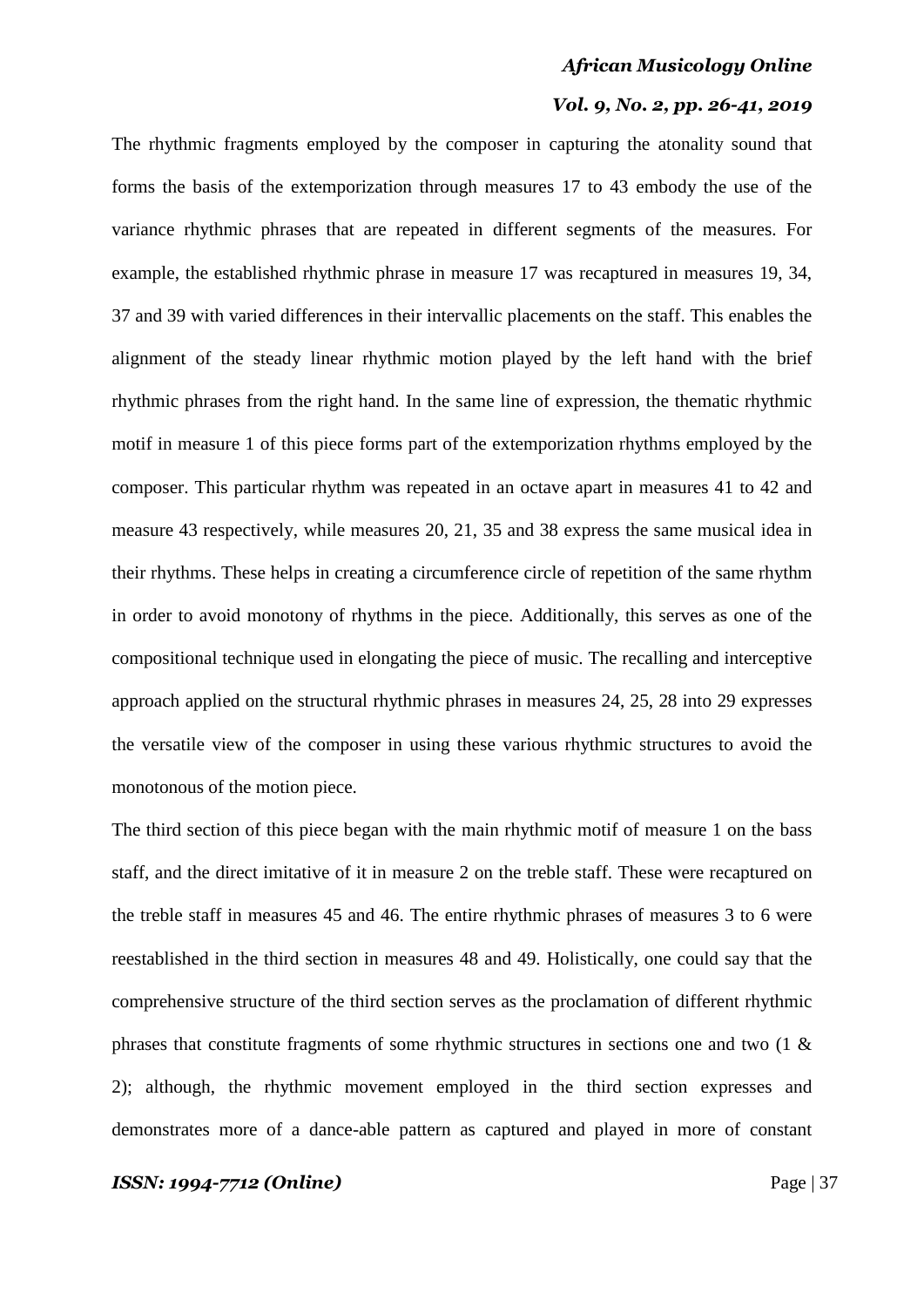#### *Vol. 9, No. 2, pp. 26-41, 2019*

sonority by the left hand. Nevertheless, different segment phrases of rhythms on the right hand were used to interject the resounding rhythms of the left hand. All of these rhythms could be viewed as potent melo-rhythmic expressions that come in well-articulated and shorts phrases. Moreover, this displays the creative dichotomy of rhythms as crafted intentionally by the composer in order to give a new phase of structure to the entire piece. The constitution of measures 45 to 65 of the "Scenes from the Traditional Life" unveiled the use of varied expressionistic and captivated melodic phrases that could be affiliated to the endemic rhythmic prevalence"s of 12 tones row. At the same time, it could be said of some rhythmic ideas used by the composer that, the definite pitch sound of notes that constitute each rhythmic phrase has no link with the world and structural movement of the tone row.

Nonetheless, the melodic instability of the laconic phrases used by the composer represents the simultaneous movement of rhythms moving in a linear agreeable pattern. This singular feature expresses the concentration of the composer on the rhythmic nature and link of one note to the other, as it forms the smallest unit of each phrase. This reveals the deliberate shift of the composer"s attention from the placement of notes, the view of definite pitch. This intentional act depicts the attempt of capturing and presenting rhythmic movement that speaks and represents the totality of the indigenous heritage of the African people.

#### **SUMMARY AND CONCLUSION**

*ISSN: 1994-7712 (Online)* Page | 38 This paper has attempted to justify the set objectives. This was achieved by unravelling the scholarly contributions of an erudite scholar, Akin Euba, to the scholastic discourse of the modern African art music and the world of art music, at large. Furthermore, the study unveils extensively the remarkable landmark, sustainability and promotion of African identity through the conceptualization of Akin Euba"s terminology. Similarly, the impactful and educative knowledge that the young modern art composers imbibe from Akin Euba"s concept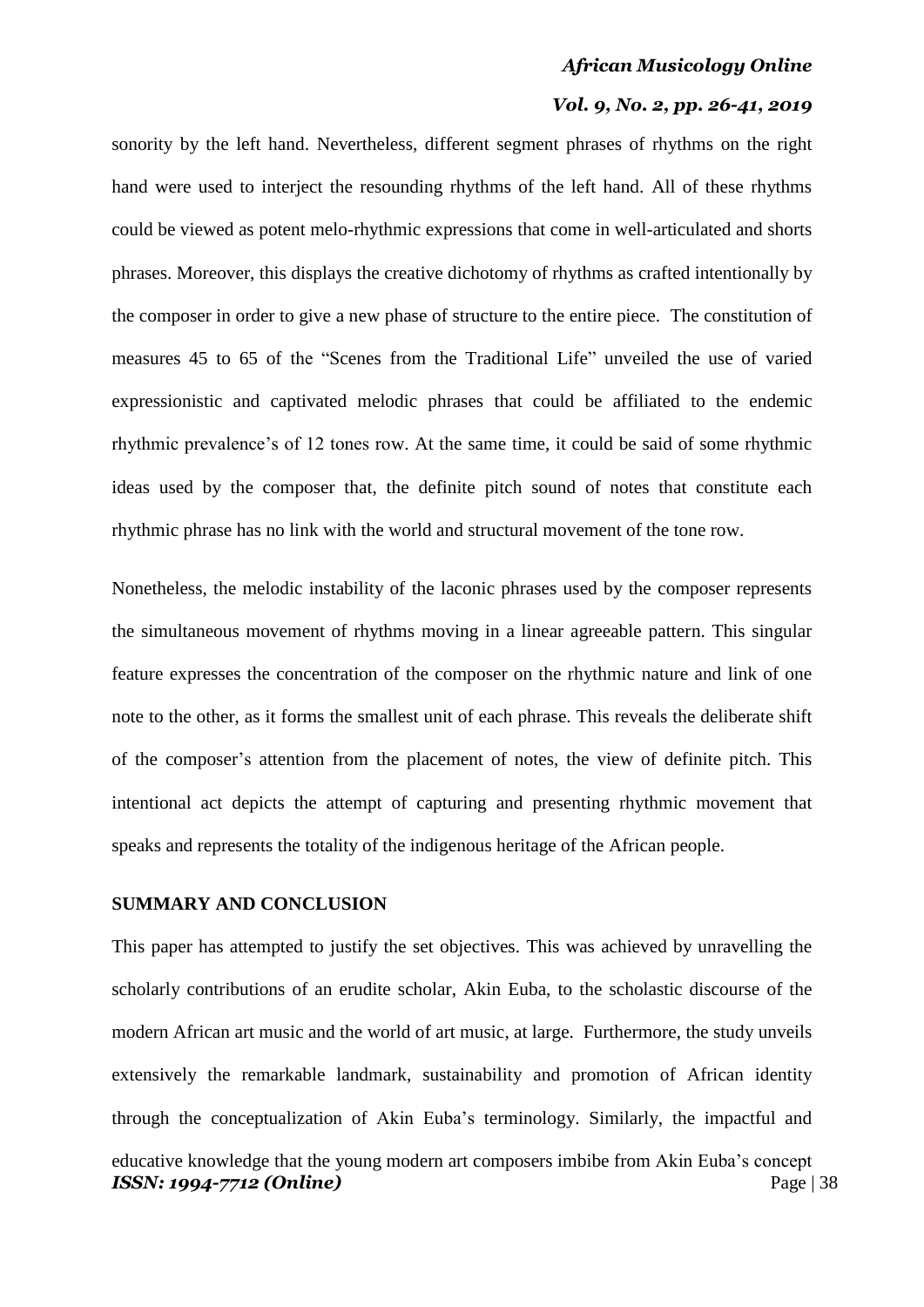## *Vol. 9, No. 2, pp. 26-41, 2019*

of African pianism was viewed extensively. The evidence of this was seen in the exploration and derivation of different rhythms of diverse cultures in Africa. Finally, in relation to the concept of African pianism, this study attempted the holistic overview of the "Scenes from the Traditional Life" as composed by Akin Euba in 75. The study reviews the compositional techniques that Akin Euba employed in revealing how the European Western piano could be used to imitate the traditional African musical principle and instruments, as it is used to synthesize the African and European elements together. Consequently, it is of the opinion of the author that the 21st century modern art composers could as well imitate and adopt this concept by composing more musical pieces that will use the Western piano as a channel of promoting the indigenous rhythm of Africa.

#### **REFERENCES**

- Agawu, K. (1992). Theory and Practice in the Analysis of the Nineteenth-Century 'Lied'. *Music Analysis*, *11*(1), 3-36.
- Agawu, k. (2011). The Challenge of African Art Music. *Curcuit, 21*(2), 49–64 DOI: [10.7202/1005272ar](http://dx.doi.org/10.7202/1005272ar)
- Agawu, K. (2014). Music as Discourse: Semiotic Adventures in Romantic Music. Oxford University Press.
- Akpabot, S. E. (1986). Foundation of Nigerian traditional music. Nigeria: Spectrum Books.
- Bolaji, (2015). A survey of students' performance on the piano: a case study of the Department of Music, University of Port Harcourt. *Ekpoma Journal of Theatre and Media Arts, 5* (1-2), 70-85.
- Euba, A. (1970c). *Traditional elements as a basis of new African art music*. African Urban Notes, 5/4.
- \_\_\_\_\_\_\_ (1974) *Dundun music of the Yoruba.* (Unpublished Ph.D. thesis) University of Legon, Ghana.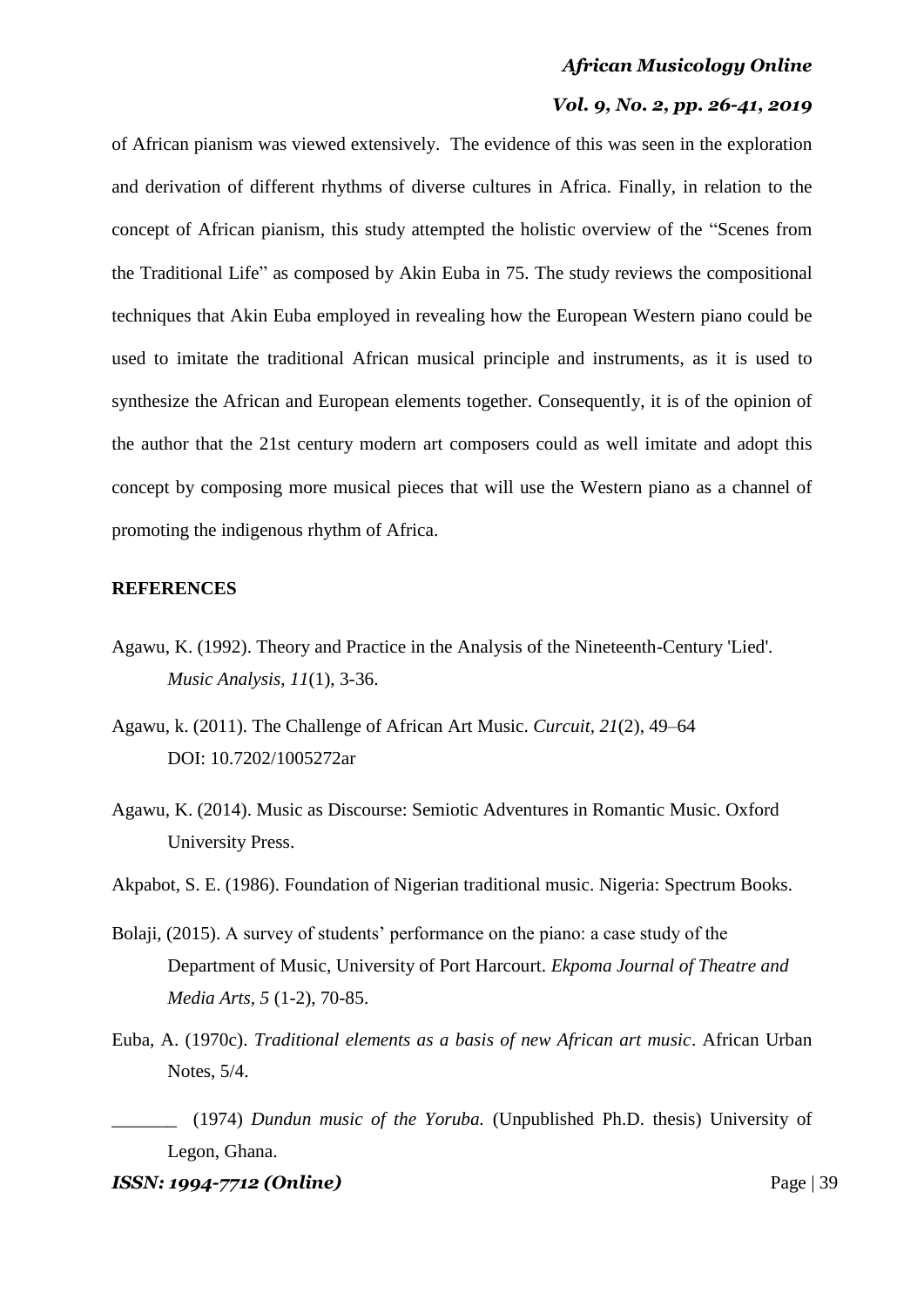\_\_\_\_\_\_\_ (June 4, 1987). The African Guitar 3, Knowledge of traditional music is key to performance. *African Gurdian.*

\_\_\_\_\_\_\_\_ (1993). Modern african music: a catalogue of selected and archival materials at iwalew-house, University of Bayreuth. Bayreuth: Iwalewa-Haus.

\_\_\_\_\_\_\_\_\_\_ (2002). *Bridging musicology and composition.* A study of J.H. Kwabena Nketia by Akin Akin Euba, Seminar Paper for Mus 2450.

\_\_\_\_\_\_\_\_\_\_\_(2005). "Editorial note." *Intercultural musicology: The bulletin of the centre for intercultural music arts, 1*(1-2). London: MRI.3.

\_\_\_\_\_\_\_\_\_\_\_ (2005), Remembering Joshua Uzoigwe. *Exponent of African pianism (1946- 2005), 2*(1), 84-88, DOI: 102989/18121000509486703

- Lwanga, C. (2012). "Intercultural Composition: An Analysis of Justinian Tamusuza's Mu Kkubo Ery" Omusaalaba for String Quartet and Baakisimba Ne"biggu (An Original Chamber Composition)." PhD dissertation, University of Pittsburgh.
- \_\_\_\_\_\_\_ (2013). Bridging Ethnomusicology and Composition in the First Movement of Justinian Tamusuza"s String Quartet Mu Kkubo Ery" Omusaalaba, Analytical Approaches to World Music 3.1

Nketia, J.H.K. (1963). *African music in Ghana.* Evanston: Northwestern University Press. \_\_\_\_\_\_ (1974). *The music of Africa.* Sussex: R.J Acford Ltd.

\_\_\_\_\_\_\_ (1975). *The music of Africa*. London: Victor Gollancz.

\_\_\_\_\_\_\_\_ (1980). Folk music in Nigeria: A communion. *African Music, 6*(1), 6- 21.

Nzewi, M. (1991). *Musical practice and creativity–An African traditional perspective.* Bayreuth: Iwalewa-Haus, University of "Bayreuth.

\_\_\_\_\_\_\_ (1997). *African Music: Theoretical Content and Creative Continuum, The Culture Exponent's Definitions*. Oldershausen: Institut fur Didaktik popularer Musik.

\_\_\_\_\_\_\_ (1999). Strategies for music education in Africa: Toward a meaningful progression from tradition to modern. *International Journal of Music Education,* (33) 72-87.